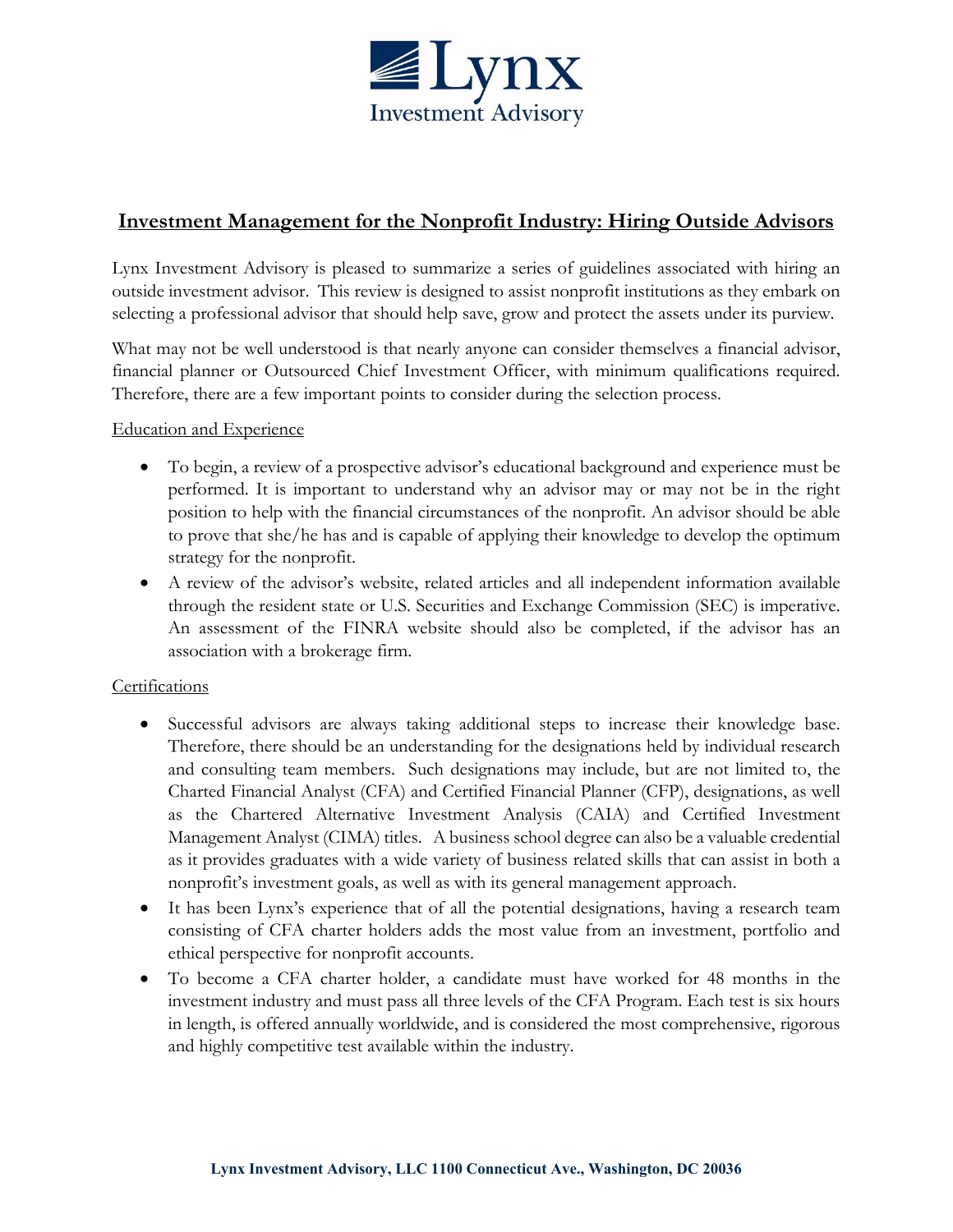

#### Fees and Conflicts of Interest

- Understanding an advisor's compensation structure is a key element in the due diligence process. By understanding how an advisor gets paid, the nonprofit will have a clear perspective for how the advisor is incentivized and what conflicts of interest may exist.
- Typically, an advisor is paid through one of a few options: fee based on the underlying assets in the portfolio, is commission based or paid on the products and trades they place in the portfolio, or charges a flat or hourly fee for their advice.
- Lynx believes the ethical and fair approach to advisor compensation is the fee only based method, this could be in the form of assets under management or a flat fee. Any other alternative opens the door to potential conflicts of interest, while it increases the likelihood an advisor will prioritize his/her own interests over the clients' or to possibly "churn" a portfolio more than necessary.
- Additionally, it is imperative that consideration be taken to understand all costs involved aside from those charged by the advisor directly. There are often many fees associated with an underlying investment recommendation, such as expense ratios and trading cost, all of which could potentially roll up to a much more significant "all-in" cost. Having full transparency and grasp of every cost involved is of utmost importance.

## Fiduciary versus Suitability Standard

- There is a very important distinction between these two standards. While an advisor held to the fiduciary standard is required to act in a nonprofit's best interest at all times, one that is only required to adhere to a suitability standard is allowed to sell any product they consider to be "suitable" and not necessarily ideal or in the nonprofit's best interest.
- It is the opinion at Lynx that only those advisors that uphold the fiduciary standard on all client related matters is the only option. This point is non-negotiable in Lynx's opinion.

## Nonprofit Specific Services

- A list of services included in the advisory fee must be examined. It is important the fee includes not only a comprehensive scope of services available to any classification of investor, but that it also contains services designed to specifically meet the needs of a nonprofit client.
- The advisor should be able to provide insights as to how the nonprofit's assets might be managed under their counsel.
- The advisor should be able to supply a few current nonprofit clients as references, which should provide insight in to the firm.